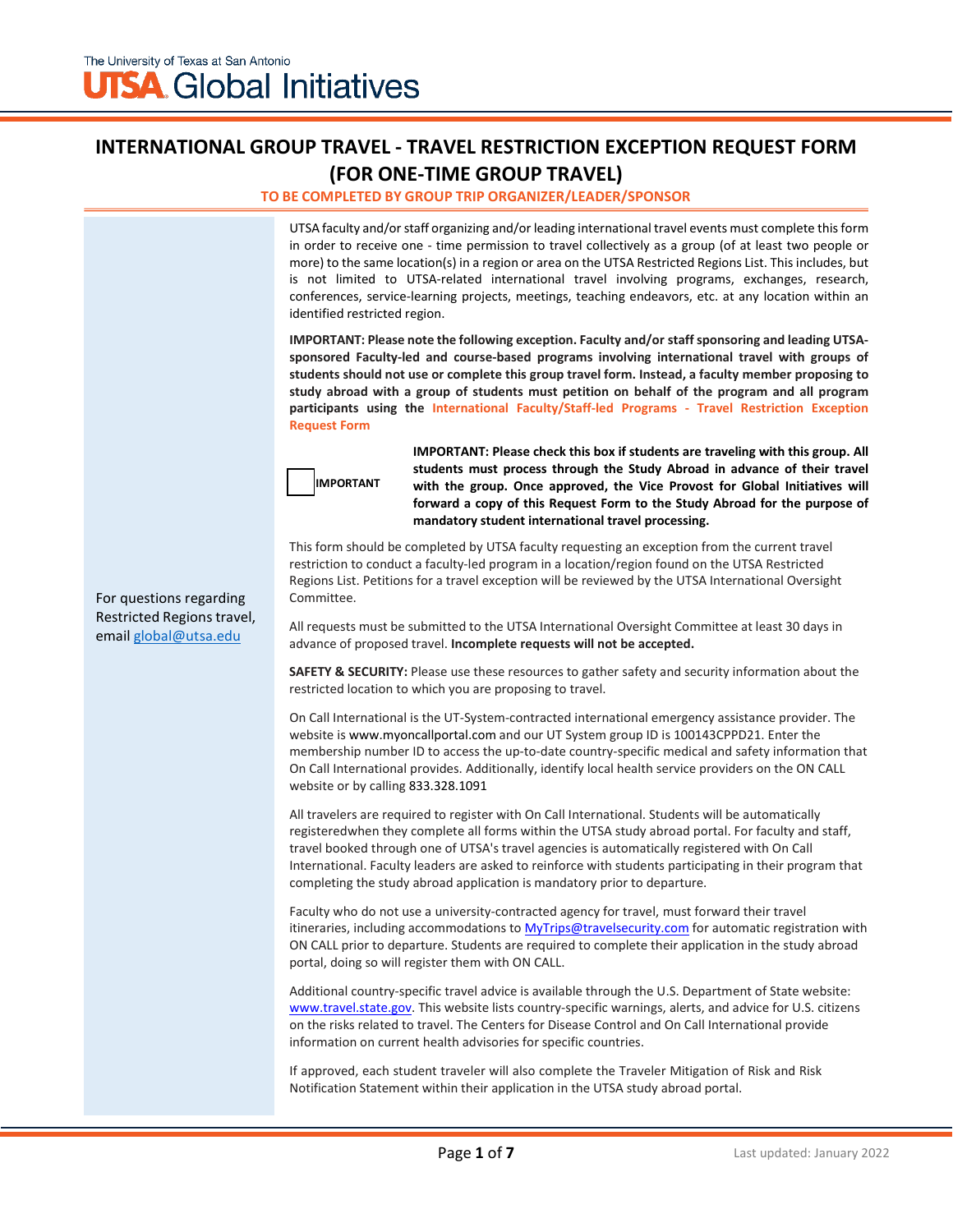The University of Texas at San Antonio **UTSA** Global Initiatives

# **Int'l Group Travel - Travel Restriction Exception Request Form**

|                                                                                                                               | Name (as it appears on passport)                                                | abc123                              |  |  |
|-------------------------------------------------------------------------------------------------------------------------------|---------------------------------------------------------------------------------|-------------------------------------|--|--|
| <b>Requestor Details</b>                                                                                                      | Title                                                                           | Department/College                  |  |  |
|                                                                                                                               |                                                                                 |                                     |  |  |
| Fill out all fields.                                                                                                          | Email                                                                           | Phone                               |  |  |
|                                                                                                                               | Cell phone where you can be reached at abroadLandline phone in use while abroad |                                     |  |  |
|                                                                                                                               |                                                                                 |                                     |  |  |
|                                                                                                                               | Name (as it appears on passport)                                                | abc123                              |  |  |
|                                                                                                                               | Title                                                                           | Department/College                  |  |  |
|                                                                                                                               | Email                                                                           | Phone                               |  |  |
| <b>Individual Traveler</b>                                                                                                    |                                                                                 |                                     |  |  |
| <b>Information</b>                                                                                                            | Name (as it appears on passport)                                                | abc123                              |  |  |
| Fill out all fields.                                                                                                          |                                                                                 |                                     |  |  |
| *Provide all phone numbers with the<br>country code (e.g., a Mexico City                                                      | Title                                                                           | Department/College                  |  |  |
| phone number would read 011-52-55-<br>5080-2000).                                                                             | Email                                                                           | Phone                               |  |  |
|                                                                                                                               | Name (as it appears on passport)                                                | abc123                              |  |  |
|                                                                                                                               |                                                                                 |                                     |  |  |
|                                                                                                                               | Title                                                                           | Department/College                  |  |  |
|                                                                                                                               | Email                                                                           | Phone                               |  |  |
| <b>U.S. Emergency</b>                                                                                                         |                                                                                 |                                     |  |  |
| <b>Contact Information</b>                                                                                                    | <b>Full Name</b>                                                                | Relation to traveler                |  |  |
| Fill out all fields.                                                                                                          | Phone Numbers (cell/work/home)                                                  | E-mail                              |  |  |
| *Provide all phone numbers with the<br>country code (e.g., a Mexico City<br>phone number would read 011-52-55-<br>5080-2000). | <b>Physical Address</b>                                                         |                                     |  |  |
|                                                                                                                               |                                                                                 |                                     |  |  |
| <b>Description of</b>                                                                                                         |                                                                                 |                                     |  |  |
| <b>Travel</b>                                                                                                                 | Proposed Locations (Cities and Countries)                                       |                                     |  |  |
| Fill out all fields.                                                                                                          | Purpose of Travel (E.g., Research, Conference)<br><b>Proposed Travel Dates</b>  |                                     |  |  |
| *Travel dates must be                                                                                                         | What is the category of restriction for your proposed travel?                   |                                     |  |  |
| included for final submission.                                                                                                | Extreme<br>High                                                                 | Low/<br>Moderate<br><b>Variable</b> |  |  |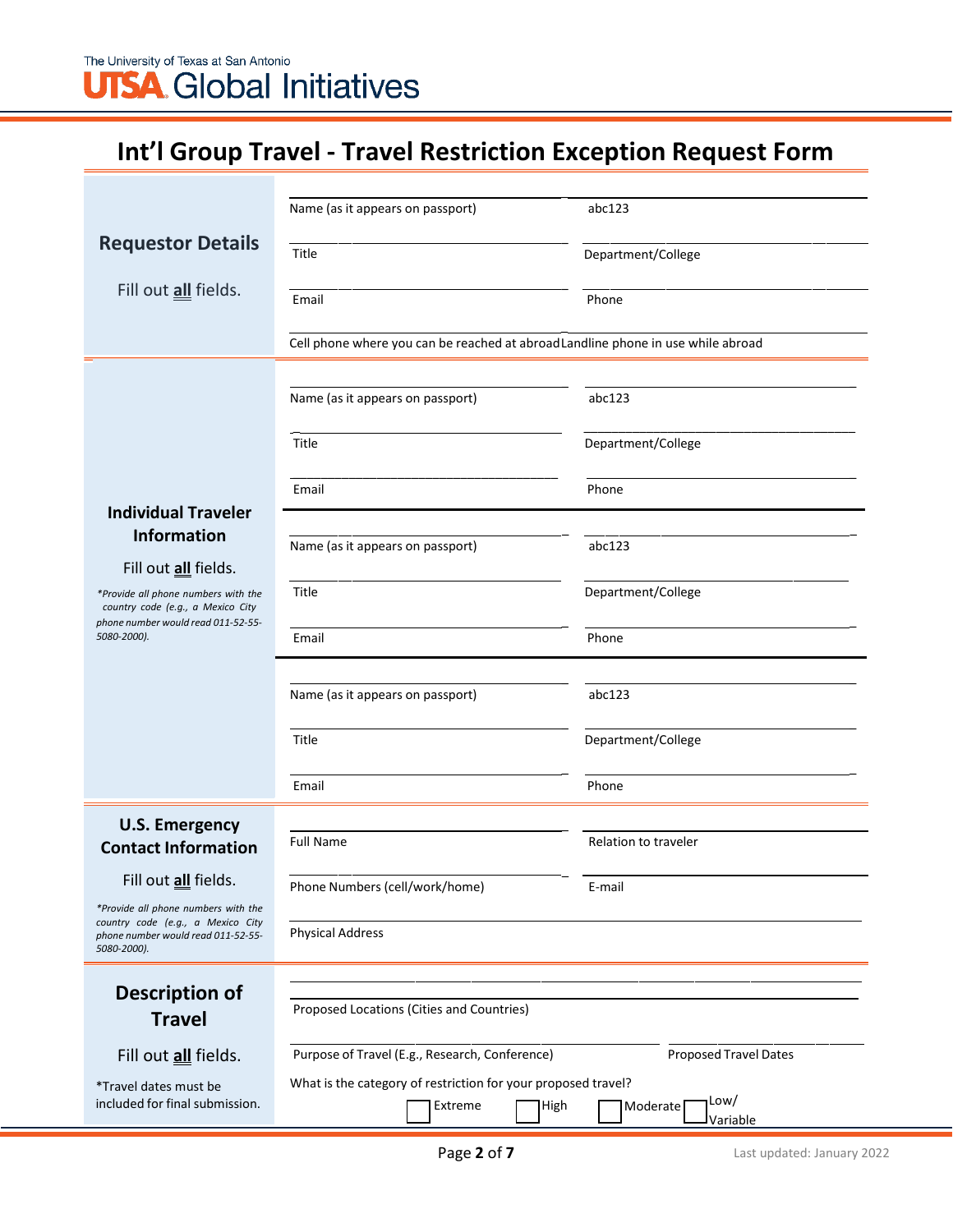## **Int'l Group Travel - Travel Restriction Exception Request Form**

#### **A. U.S. DEPARTMENT OF STATE**

## **Pre-Departure Safety and Security**

#### Smart Traveler Enrollment Program (STEP)

Register your travel with the U.S. Department of State using the Smart Traveler Enrollment Program (STEP), [https://step.state.gov/step. S](https://step.state.gov/step)TEP allows you to enter information about your upcoming trip abroad so that the U.S. Department of State can better assist you in an emergency. STEP also allows Americans residing abroad to get routine information from the nearest U.S. embassy or consulate.

Check the appropriate box in **each** section.



**Yes, I will enroll in the U.S. Department of State's Smart Traveler Enrollment Program (STEP).**

**No, I am not a U.S. citizen; but I will follow the guidance provided by my country of citizenship.**

#### **B. ON CALL INTERNATIONAL**

#### How to Contact On Call International

The University of Texas System provides all students, faculty, and staff traveling internationally on UTsponsored activities/programs with overseas insurance. The overseas insurance package includes a membership with On Call International, an international emergency assistance provider. If you need medical or security-related advice or assistance at any time while abroad, contact On Call from US or Canada at 1-833- 328-1091; From anywhere else in the world call 1-978-651-9722, or call UTPD at 1-210-458-4242. Depending on the nature and severity of your situation, On Call International can pay for your medical care and/or other services, or you may need to pay yourself and file a claim for reimbursement. Questions about overseas insurance and filing a claim should be directed to On Call International.

For more information on On Call and overseas insurance: [www.myoncallportal.com](http://www.myoncallportal.com/) Download the OnSolve smartphone app: [Apple Store](https://apps.apple.com/us/app/onsolve/id1487868963) [| Google Play Store](https://play.google.com/store/apps/details?id=com.onsolve.alerting&hl=en_US&gl=US) UT System Group ID: 100143CPPD21

**Yes, I understand how to contact On Call International.** 

On Call International Individual Travel Security Briefing

Students proposing travel to a Restricted Region(s) must participate in a one-on-one discussion with an On Call International security expert to review the proposed itinerary and travel plans and to obtain personalized safety/security guidance.

- 1. Call On Call at 1-833-328-1091
- 2. Identify yourself as a UTSA student (Group ID 100143CPPD21).
- 3. Ask to speak to a security expert to discuss travel advice for your destination. Be prepared to take notes.
- 4. Review your travel itinerary, and discuss safety/security guidance and any other travel advice.
- 5. Take notes to include in the security briefing section of this packet.
- 6. Ask for an ON CALL Case # and the security expert's name.

**Yes, I have discussed my itinerary and travel plans with an On Call International security expert. Iunderstand that the IOC will receive a report of the call.**

On Call International Case Number Name of On Call International Security Expert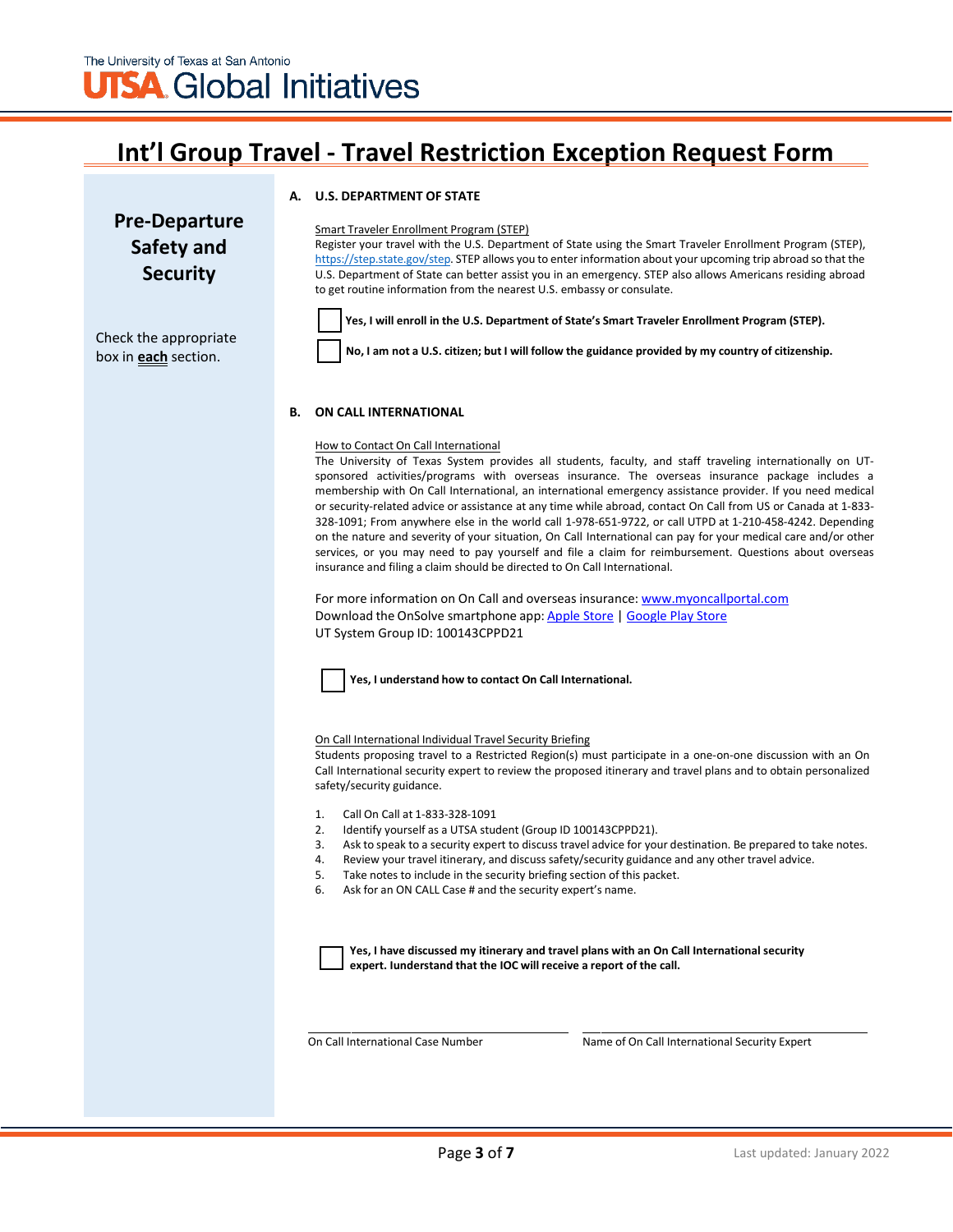## **Int'l Group Travel - Travel Restriction Exception Request Form**

The following information is collected for purposes related to safety and emergency response. Please include separate attachment if additional space is needed.

### **EXPLANATION OF TRAVEL**

Answer **each** of the following questions. If more space is needed, use the additional text box provided after the "Required Attachments" section or attach a Word Document.

1. Provide a statement detailing the purpose of your travel.

2. Planned safety precautions for travel and stay:

3. Travelers' Level of familiarity with the proposed destination? (E.g. professional networks, family connections, language proficiency, etc.)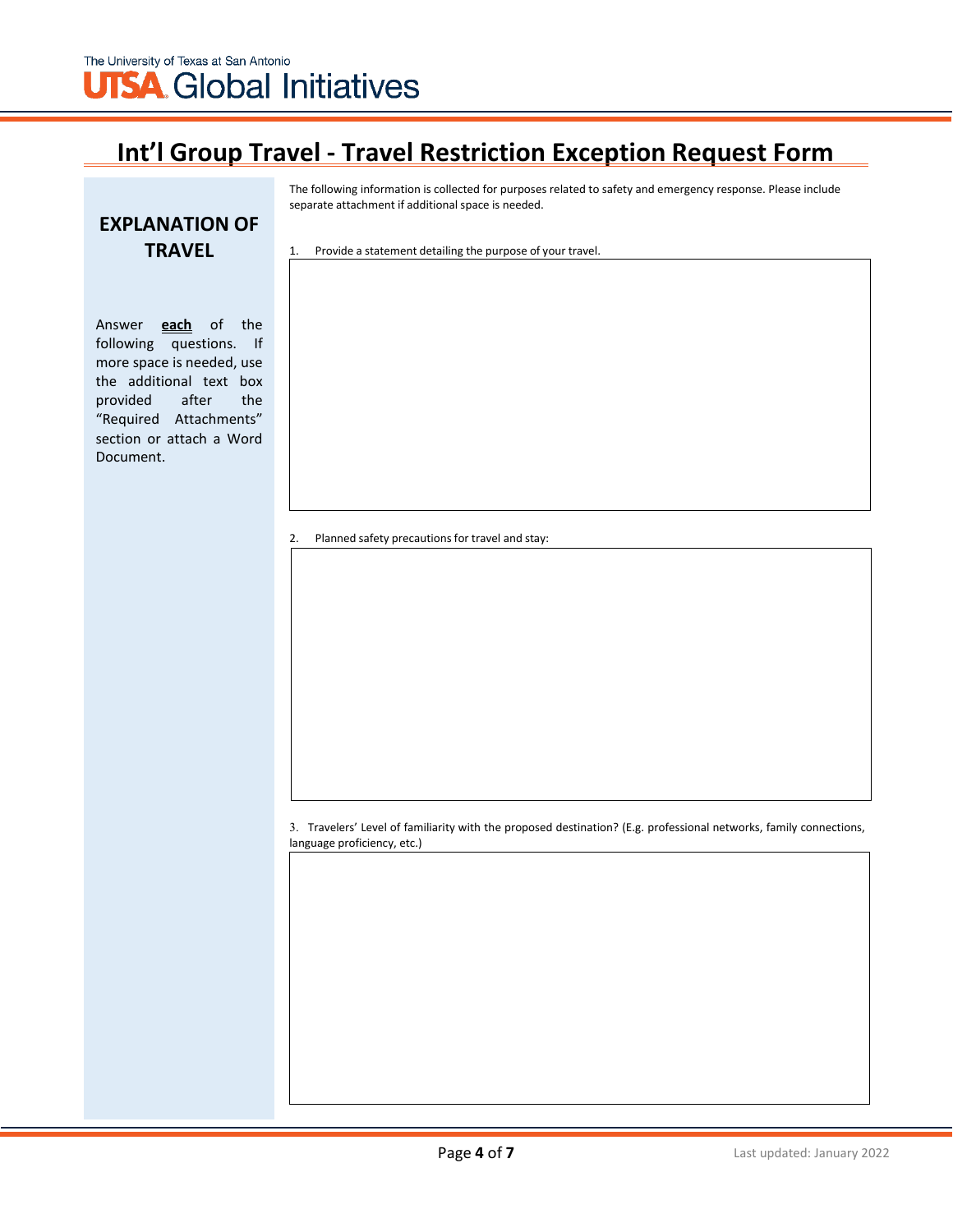## The University of Texas at San Antonio **UTSA** Global Initiatives

## **Int'l Group Travel - Travel Restriction Exception Request Form**

1. List physical addresses for your accommodations and where you will be based. Include phone numbers and emails. Be specific enough for an accurate search on Google Maps.

**Proposed Itinerary and Activities**

Answer **each** of the following questions. If more space is needed, attach a Word Document.

2. Create a Google Map of your planned locations and routes. Instructions on how to create map of proposed **travel (log in using a google account):** https://www.google.com/maps ≡ (menu) YOUR PLACES MAPS  $\rightarrow$  CREATE MAP  $\rightarrow$  add/drop pins to indicate: lodging, places of work, study/research sites, planned visits; DRAW LINE to and from airport <–lodging, planned transportation route- Paste the link to your map below

3. List proposed airlines and flight numbers. (The IOC recommends you do not book travel prior to approval; list proposed flight information.) Include method of transportation to and from airport at destination(s)

4. Describe how you will travel within the region and day-to-day movement. Include, use of public transportation, taxis, walking, private car etc.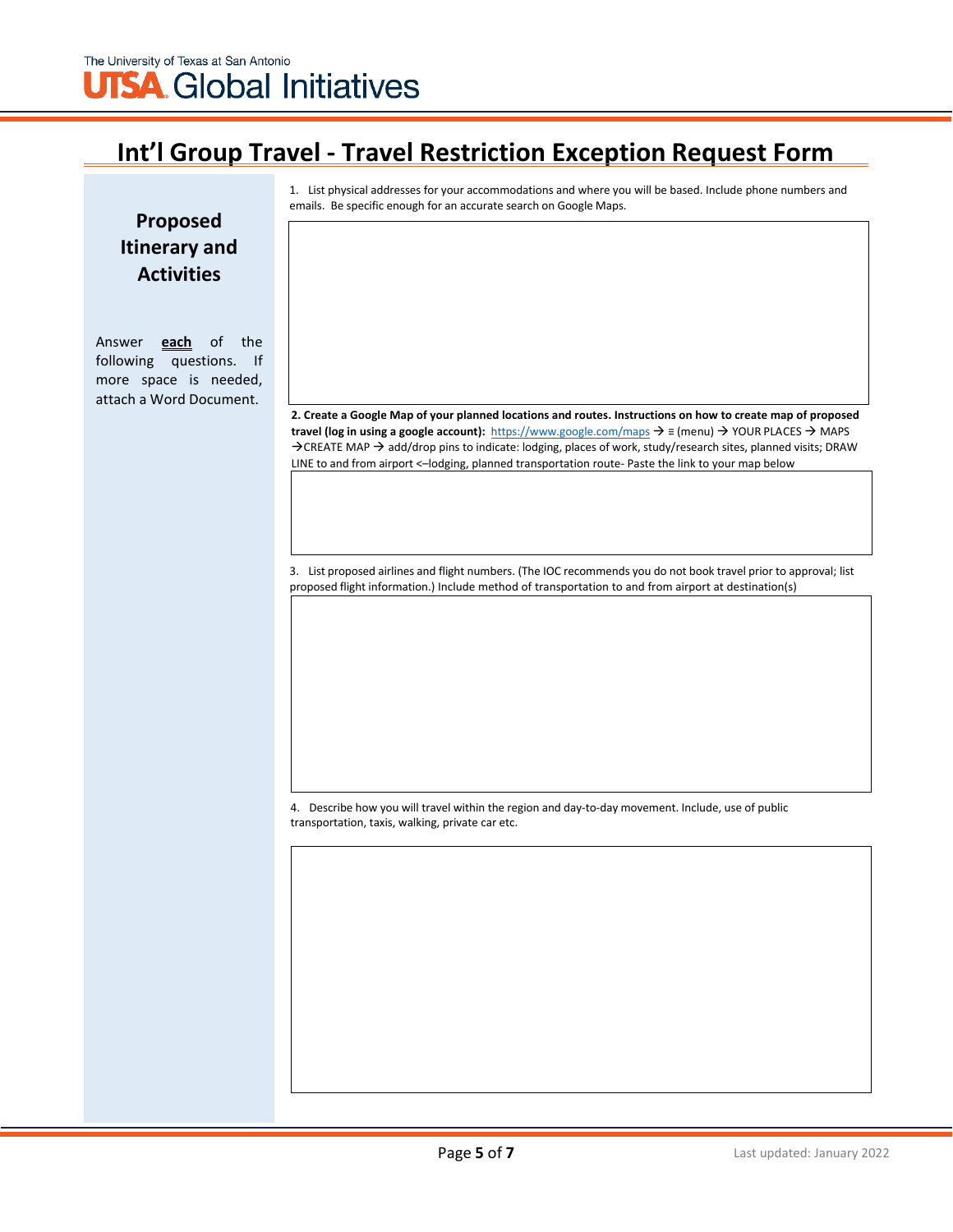# **UTSA** Global Initiatives

## **Int'l Group Travel - Travel Restriction Exception Request Form**

| <b>Risk Notification</b><br><b>Statement</b>                                                                                | The University of Texas at San Antonio must review international travel to destinations on the UTSA Restricted<br>Regions List, as determined by the International Oversight Committee. Travel to any location on the Restricted<br>Regions list involves certain degrees of risk.<br>It is important that you UNDERSTAND and CAREFULLY CONSIDER the following risks:                                                                                                                                                                                                                                                                                                                                                                                                                                                                                                                                                                                                                                                                                                                                                                                                                                                                                                                                                                                                                                                                                                                                                                                                                                                                                                                                                                                                                                                                                                                                                                                                                                                                                                                                                                                                                                                                                                                                                                                                                                                                                                   |  |  |
|-----------------------------------------------------------------------------------------------------------------------------|-------------------------------------------------------------------------------------------------------------------------------------------------------------------------------------------------------------------------------------------------------------------------------------------------------------------------------------------------------------------------------------------------------------------------------------------------------------------------------------------------------------------------------------------------------------------------------------------------------------------------------------------------------------------------------------------------------------------------------------------------------------------------------------------------------------------------------------------------------------------------------------------------------------------------------------------------------------------------------------------------------------------------------------------------------------------------------------------------------------------------------------------------------------------------------------------------------------------------------------------------------------------------------------------------------------------------------------------------------------------------------------------------------------------------------------------------------------------------------------------------------------------------------------------------------------------------------------------------------------------------------------------------------------------------------------------------------------------------------------------------------------------------------------------------------------------------------------------------------------------------------------------------------------------------------------------------------------------------------------------------------------------------------------------------------------------------------------------------------------------------------------------------------------------------------------------------------------------------------------------------------------------------------------------------------------------------------------------------------------------------------------------------------------------------------------------------------------------------|--|--|
| $all$<br>of<br>the<br>Read<br>following statements<br>and check all boxes.                                                  | The US Embassy nearest your destination may temporarily close or suspend public services for security<br>$\bullet$<br>reasons.<br>The US Embassy nearest your destination may not be able to provide emergency assistance should you<br>$\bullet$<br>require it.<br>If there is a need to evacuate in an emergency flights may be suspended, and other departure or shelter<br>$\bullet$<br>options may be limited or non-existent.<br>Access to hospitals, emergency medical care and medications may be limited or non-existent.<br>$\bullet$<br>Should you experience difficulties, the University of Texas at San Antonio, and their contracted emergency<br>$\bullet$<br>assistance provider, On Call International, may not be in a position to provide emergency assistance to<br>you.<br>Participation in travel to a UTSA Restricted Region has inherent risks, which may include illness, kidnapping,<br>$\bullet$<br>injury or death. These risks can never be completely eliminated.<br>Risks of travel to your destination, may include (but are not limited to) dangers to health and personal safety,<br>$\bullet$<br>including possible death posed by natural disaster, disease, terrorism, crime, civil unrest, and/or violence.<br>Additional risks include (but are not limited to) minor and major physical injuries, emotional and<br>$\bullet$<br>psychological injuries inflicted accidentally or intentionally by others, and/or catastrophic injuries, including<br>paralysis and death.<br>There may be additional health, safety, and security factors/risks that are unknown or that have not been<br>$\bullet$<br>brought to your attention by the University of Texas at San Antonio.<br>Yes, I have read and understand the above statements. It is HIGHLY<br>RECOMMENDED that you visit & CAREFULLY REVIEW the following websites:<br>UTSA Travel Policy to restricted regions<br>٠<br>On Call International website (Member ID: 11BSGC000037)<br>٠<br>US Department of State for Travel Warnings, advisories, and consular information sheets for the intended<br>$\bullet$<br>destination<br>US Center for Disease Control and Prevention US Center for Disease Control and Prevention website for<br>$\bullet$<br>information on health issues and recommended vaccinations for travel to intended destination<br>World Health Organization World Health Organization website for information on disease outbreaks and<br>$\bullet$ |  |  |
|                                                                                                                             | emergencies<br>Yes, I have read and understand the above statements.                                                                                                                                                                                                                                                                                                                                                                                                                                                                                                                                                                                                                                                                                                                                                                                                                                                                                                                                                                                                                                                                                                                                                                                                                                                                                                                                                                                                                                                                                                                                                                                                                                                                                                                                                                                                                                                                                                                                                                                                                                                                                                                                                                                                                                                                                                                                                                                                    |  |  |
| <b>Voluntary Participation</b><br>in Travel<br>Read the following statement<br>and check the box at the end.                | No University of Texas at San Antonio student, faculty, or staff can be required to travel to a Restricted Region.<br>By checking the box below you are confirming that any participation in travel to a Restricted Region is strictly<br>voluntary, and you assume full responsibility for all risks associated with this travel.<br>Yes, I have read and understand the above statement.                                                                                                                                                                                                                                                                                                                                                                                                                                                                                                                                                                                                                                                                                                                                                                                                                                                                                                                                                                                                                                                                                                                                                                                                                                                                                                                                                                                                                                                                                                                                                                                                                                                                                                                                                                                                                                                                                                                                                                                                                                                                              |  |  |
| <b>IOC Right to Withdraw</b><br><b>Approval</b><br>Read the following statement<br>and check the box at the end.            | In the event of approval, the University retains the right to withdraw approval and/or require return to the U.S.<br>This may occur if there is a change in the proposed itinerary, the critical nature of the trip, or the<br>health/safety/security climate of the region of interest.<br>Yes, I have read and understand the above statement.                                                                                                                                                                                                                                                                                                                                                                                                                                                                                                                                                                                                                                                                                                                                                                                                                                                                                                                                                                                                                                                                                                                                                                                                                                                                                                                                                                                                                                                                                                                                                                                                                                                                                                                                                                                                                                                                                                                                                                                                                                                                                                                        |  |  |
| <b>Penalties for IOC Travel</b><br><b>Policy Violation</b><br>Read the following statement<br>and check the box at the end. | The University reserves the right to withhold reimbursement and/or take other disciplinary actions for<br>noncompliance with the UTSA Travel Policy to Restricted Regions.<br>Yes, I have read and understand the above statement.                                                                                                                                                                                                                                                                                                                                                                                                                                                                                                                                                                                                                                                                                                                                                                                                                                                                                                                                                                                                                                                                                                                                                                                                                                                                                                                                                                                                                                                                                                                                                                                                                                                                                                                                                                                                                                                                                                                                                                                                                                                                                                                                                                                                                                      |  |  |